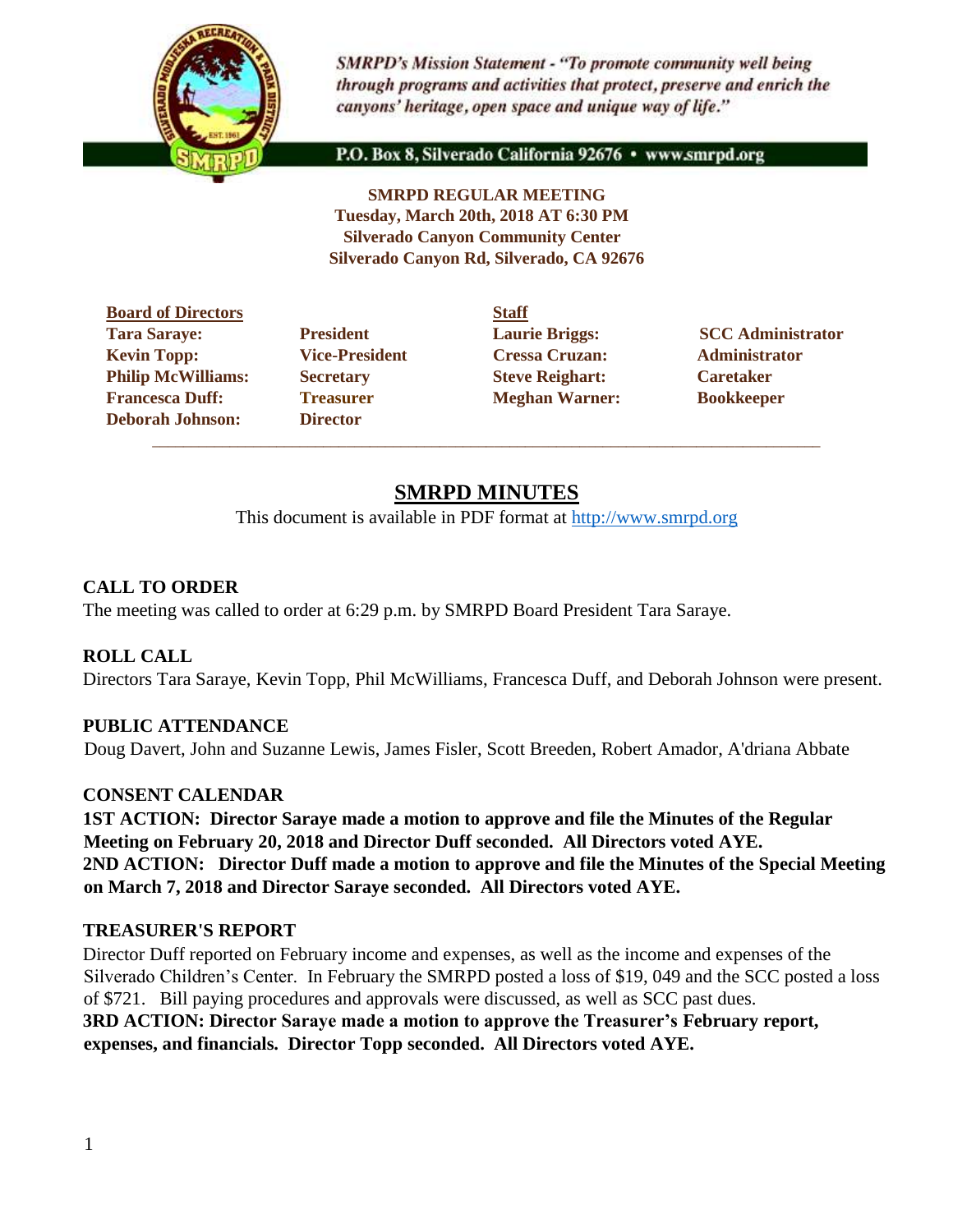## **OTHER DISTRICT BUSINESS**

Robert Amador and A'driana Abbate made a proposal to present a family-friendly play on June 30th at the Silverado Park (date subject to availability). The play will be free and open to the public, but donations are appreciated. They requested a waiver of the usual rental fee.

#### **4TH ACTION: Director Johnson made a motion to waive the \$350 rental fee for the play. Director McWilliams seconded. All Directors voted AYE.**

No action was taken concerning banking transactions.

## **SILVERADO CHILDREN'S CENTER (SCC) OVERSIGHT COMMITTEE**

Director Saraye reported on the Silverado Children's Center performance; FTE is up to 18.13. A proposal for tuition increases was presented; there has been no increase for two years. Increases must be publically posted in a local paper.

Repairs and renovations as needed and as requested by the County (removal of playground equipment, shade sail, floor repair, concrete repair, painting, etc.) are on track for completion.

The SCC Director's expenditures on food and meals were discussed.

Policies need to be created for LiveScans and Megan's Law background check requirements for anyone interacting with children through SMRPD programs. Tara will discuss this issue with Cressa.

#### **FACILITIES/SAFETY/MAINTENANCE COMMITTEE**

Three bids for new fencing for the Modjeska Community Center were discussed.

#### **5TH ACTION ITEM: Director Johnson made a motion to accept the bid of \$7,950 from Irvine Fencing. Director Duff seconded. All Directors voted AYE.**

Gravel around the propane tank in Modjeska was discussed, and Debbie will look into getting gutters. Kevin will make a rental information sign for the Modjeska Community Center.

#### **RECREATION COMMITTEE**

Cheryl Fuller would like to teach a conditioning and movement class in Modjeska. The new Stage for Silverado is on order and will be put up after Easter; no permits are required.

# **FUNDRAISING COMMITTEE**

Flea Market vendors and attendance continue to increase. The Rattlesnake Aversion program conducted last Sunday should bring in \$555 in donation income.

# **OPEN SPACE AND TRAILS COMMITTEE**

Maps of the District's property in Modjeska were presented; trail creation and use were discussed.

#### **PUBLIC COMMENTS**

Doug Davert and Jim Fisler, candidates for election to LAFCO, presented information on the organization and its relationship with Special Districts. It was stated that LAFCO had made the election process very cumbersome. They are supposed to provide a form for our District Directors which is to be filled out and submitted by **April 9th**; this form is necessary to qualify to vote and also to nominate voting and nonvoting candidates. Directors are then supposed to be emailed a ballot on **April 17th**. The ballot must be submitted before **May 25th**. LAFCO must be notified if voting materials are not received.

Mr. Davert reported there is a big movement in the State to consolidate smaller districts. Board members discussed the previous reduction in the District's sphere of influence by LAFCO when the East Orange Project was in process. Now that the project has been reduced in size and the area around Irvine Lake will have significantly more open space, it was suggested the District make an attempt to "claw back" the area.